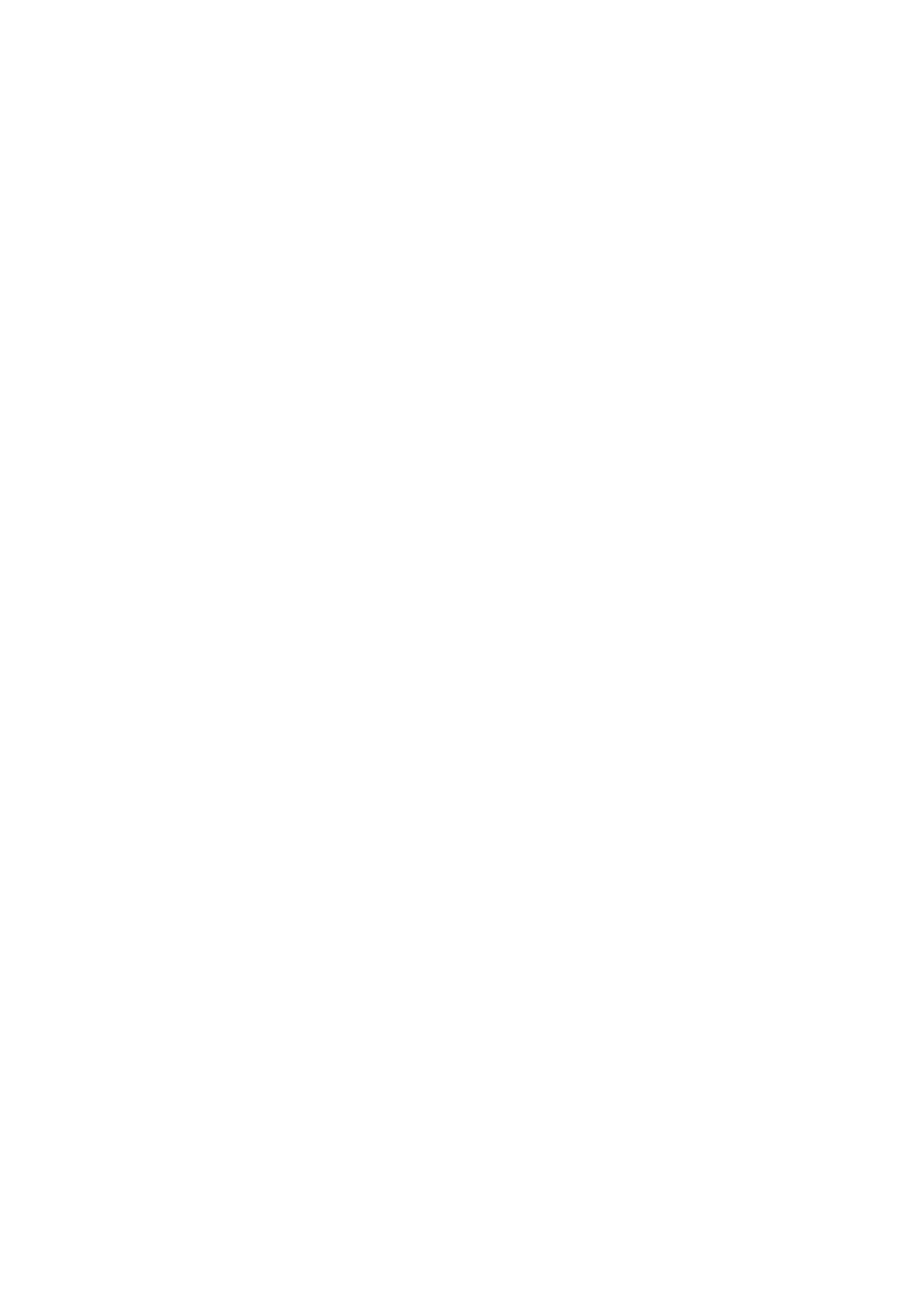# AVOID PITFALLS **AT EXAMS**

Cheating at exams is an offence which is taken very seriously by the university, because it means that you get credit for skills and competences which you have not really demonstrated.

# **WHY IS CHEATING AT EXAMS A SERIOUS OFFENCE?**

Your exam certificate is a guarantee which the university issues to certify that you possess the competences and qualifications in the certificate. When you hold an exam certificate, other people must be able to count on the value of your education.

If you have been cheating, your exam certificate will lose its value and the university's reputation will suffer.

This is why cheating at exams is considered to be a very serious violation of the university's disciplinary rules and will have serious consequences for you.

# **WHAT CONSTITUTES CHEATING AT EXAMS?**

An exam is a test at which you demonstrate your individual qualifications within the framework and on the conditions laid down by the university for the relevant exam.

If you do something at an exam which improves your conditions compared to the conditions which you would otherwise have and whether you do this intentionally or unintentionally, you are cheating to get a wrong assessment.

If you help someone else obtain an undue advantage at an exam, this also constitutes cheating. Always consider this if you hand over your exam paper to a fellow student in an exam situation.

# **EXAMPLES OF CHEATING AT EXAMS**

A number of examples of what constitutes cheating at exams are outlined below. Please note that these are only examples, and that acts not mentioned here may still constitute cheating.

If you have any doubts about the rules concerning cheating at exams, ask your lecturer, your student counsellor or your examiner for advice before you submit your exam paper.

### **Plagiarism**

Plagiarism is when "(…) you imitate or copy texts written by other people without citing the source or indicating that the text is a quotation or a summary rewrite." (Translated quote from Leth Andersen, H., & Tofteskov, J.(2008).Eksamen og ek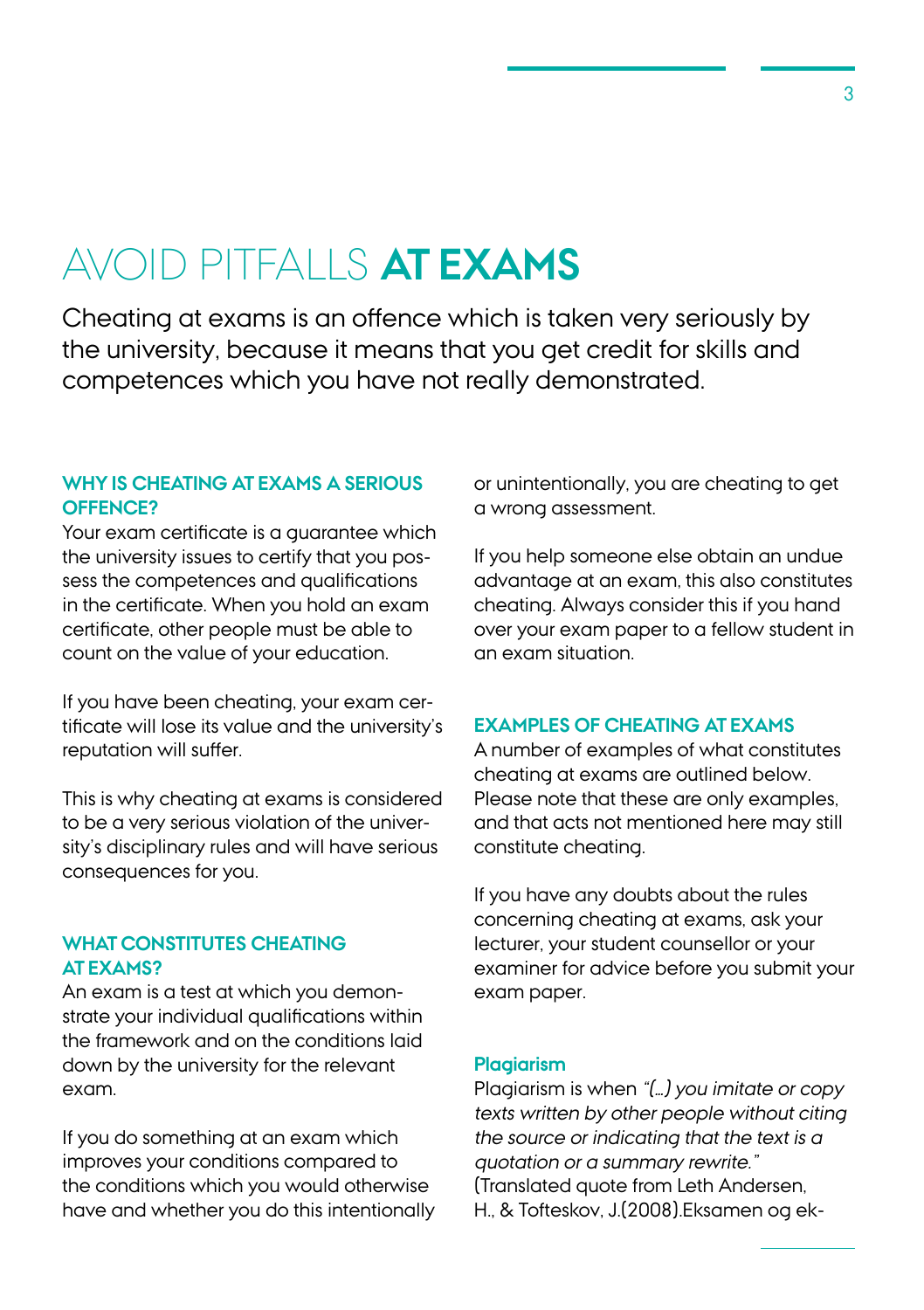samensformer: Betydning og bedømmelse. Frederiksberg: Samfundslitteratur. Page 157-158).

Plagiarism is a complex concept. In the context of an exam, plagiarism means that you give the impression that a text, an illustration, a structure, an idea etc is your own work, when in fact it is not.

Using texts, ideas etc produced or conceived by others does not in itself constitute plagiarism. Plagiarism occurs when the examiner is led to believe that you are the source of the text etc. You must therefore be very careful and clearly indicate where the text and the ideas come from.

You may use notes which have been written jointly by your study group. But because the notes are not yours, but the group's, you must clearly state the source in this case as well.

If you write the group's joint notes into your own exam paper without indicating that this is what you have done, it is a case of plagiarism and thus cheating at exams.

Be careful if you use teaching material for your paper. Although you think that the examiner knows the material, you must comply with the general principles for handling sources. The course syllabus, slides, notes etc are sources like all other sources.

Please note that you must always refer to the source material, you have used yourself and not the material which your source refers to.

#### **Principles for handling sources:**

Direct quotes must be marked accurately using e.g. quotation marks, indentation or italics.

Other people's facts, results and argumentation must have an accurate source reference.

All material, from books, the internet, notes and unprinted material etc must be handled in accordance with the rules above.

The principles also apply when reusing text from your own exam papers.

If you are in doubt about whether a source reference is required or not, always include the source reference.

Different academic environments have different traditions for proper source referencing. It is therefore important that you look into the matter and find out what is applicable in your case.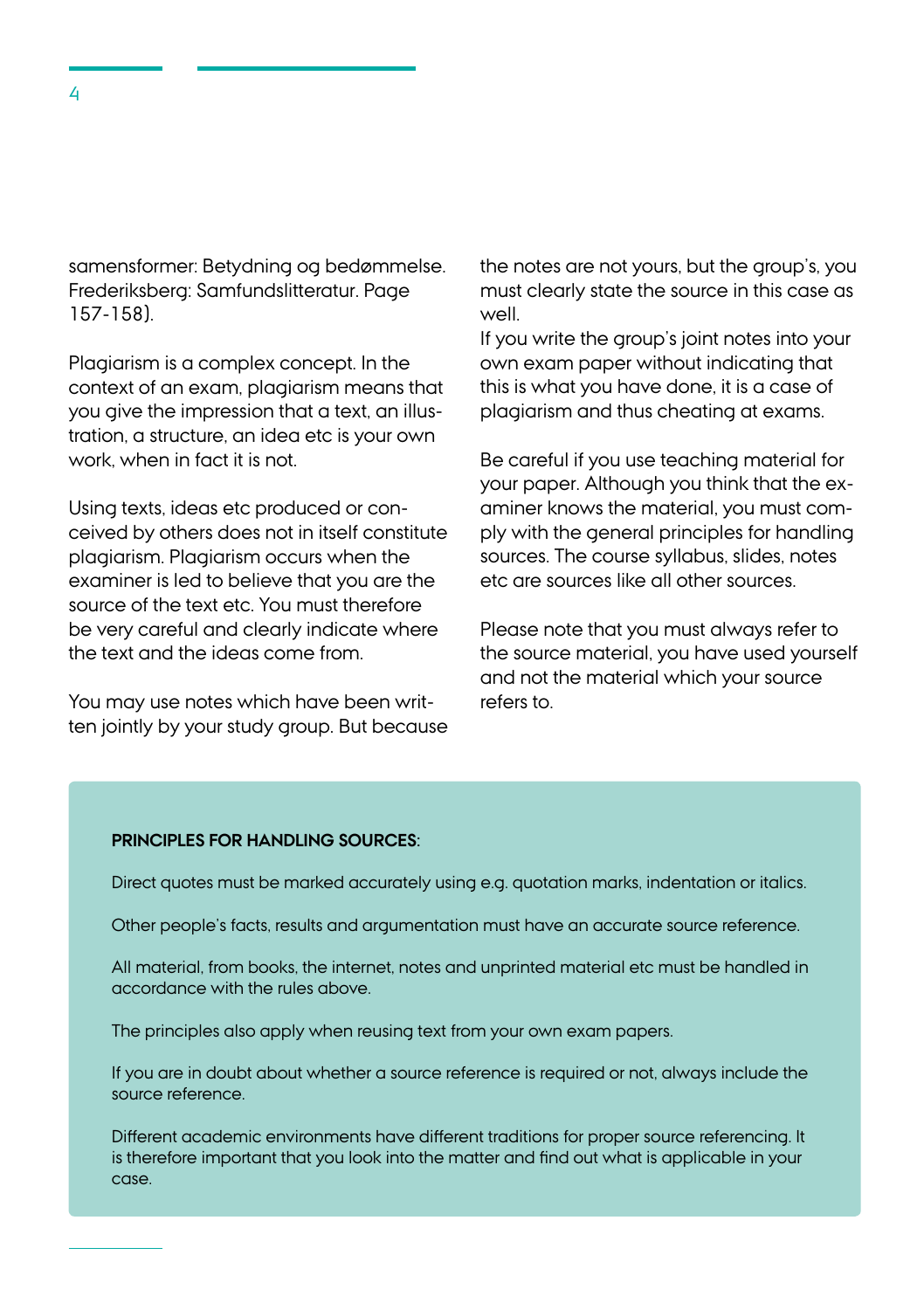#### **Reusing your own material**

If you reuse texts etc. produced and used by you at another exam, you must clearly state your source, exactly as described in the section on plagiarism. Failing to do so is cheating.

# **Cooperation**

In teaching contexts, cooperation is often encouraged e.g. in groups. It is important to understand that an exam which requires an individual performance is a different matter.

If the method of evaluation requires that an individual exam paper is produced, you must produce the paper yourself. Please note that this also applies to a group paper where an indication of who has written what is required.

If an exam paper is written jointly by more than one student and individualisation is not a requirement, it is the group's joint responsibility to ensure compliance with the rules concerning cheating at exams.

Of course it also constitutes cheating if you let someone else complete or partially complete an exam paper for you.

# **Unauthorised contact**

In connection with on-site written exams, any contact with other examinees or persons outside the exam room is regarded as cheating, regardless of whether the person involved is helping you or not.

If you produce your exam paper in connec-

tion with an on-site exam and share your paper with your fellow students afterwards e.g. by using file sharing systems such as Dropbox, this is considered aiding and abetting cheating at exams.

It is also considered cheating, if you send or receive an email on your PC during an onsite written exam regardless of the contents of the email.

#### **Materials/aids not permitted**

If no materials/aids are permitted, you cannot bring for example a collection of formulas or a dictionary. This constitutes cheating regardless of whether you use them or not.

If no materials/aids are permitted and you bring notes to an on-site written exam and use them, this also constitutes cheating.

If you are only allowed to use a specific type of calculator, it also constitutes cheating to bring another type of calculator.

#### **Falsifying data**

If your exam paper involves collecting empirical data, it constitutes cheating to make up your own data or manipulate data.

#### **Exceeding deadlines**

You must comply with the deadlines stipulated for the exam. Time is a factor in the assessment so if you continue to work on your paper after the exam has ended, it constitutes cheating.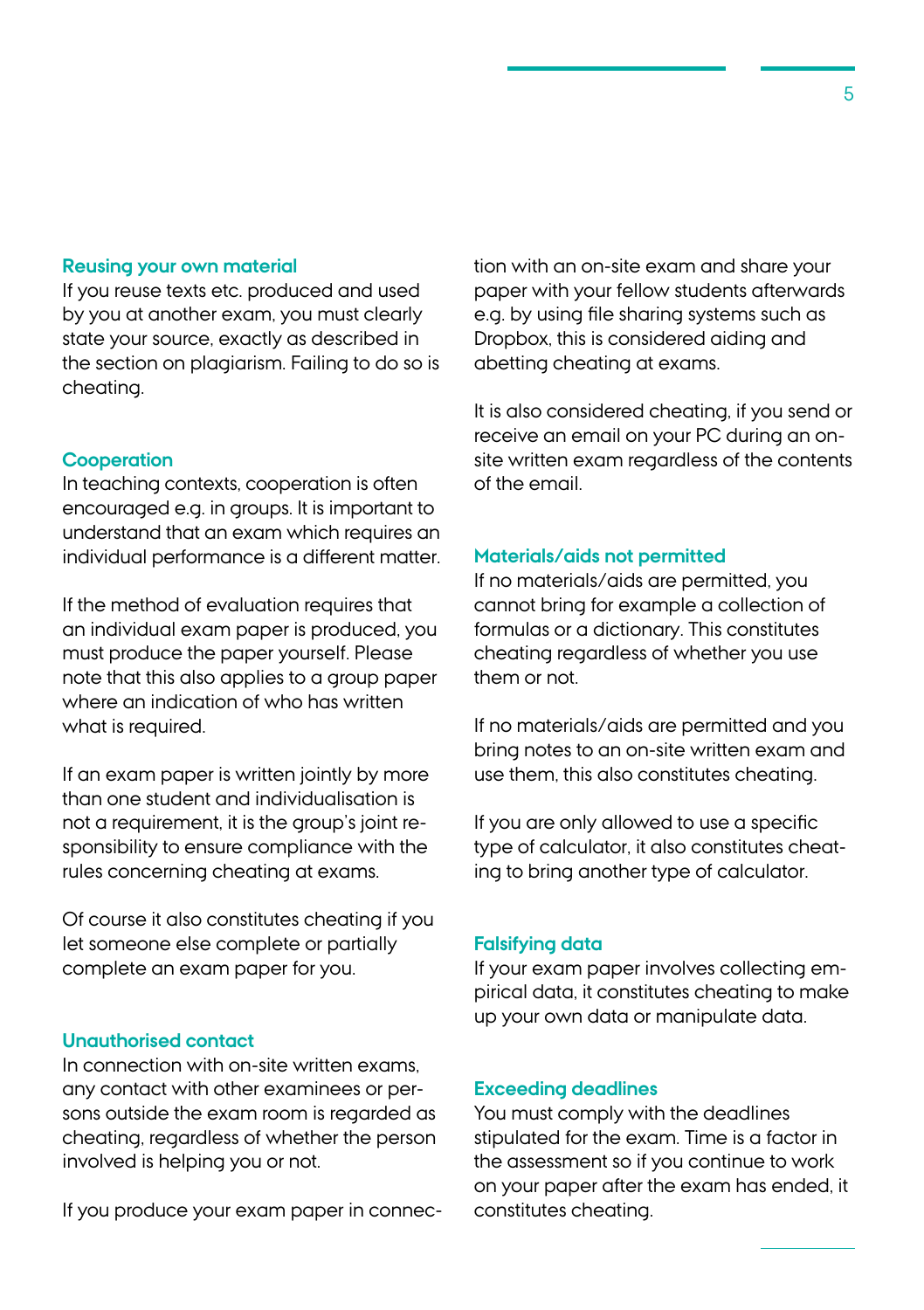### **Advance knowledge of the exam assignment**

If you know about the exam assignment in advance without proper authorisation and you still sit the exam, you are cheating.

If an error occurs and you become acquainted with the exam assignment before the exam, you may not participate in the exam. This would constitute cheating, no matter whose fault it is. If the fault lies with the university, you will be offered a new chance to sit the exam.

# **Incorrect attendance information**

For some courses, attendance is compulsory. This means that attendance is regarded as part of the exam. Providing incorrect information about attendance therefore constitutes cheating. This applies regardless of whether you provide incorrect information about yourself or others.

#### **SANCTIONS**

If you cheat or contribute to cheating at an exam, it may have severe consequences for you. The possible sanctions range from a warning to permanent expulsion from the university. The sanction depends on an overall assessment of the severity of the offence. You can find more information about sanctions here:

**[au.dk/disciplinary-rules](http://au.dk/disciplinary-rules)**

# **CHEATING AT EXAMS IS NOT A SOLUTION**

Whether you cheat intentionally or unintentionally, you will be held accountable. As a student, it is your responsibility to be familiar with the rules concerning cheating at exams. All cases concerning cheating will lead to sanctions regardless of whether the cheating was intentional or not.

If you consider cheating because of personal, study-related, family-related or other reasons, don't do it. Find another solution. Contact the Student Counsellors' Office, the university chaplain, the Counselling and Support Unit, your fellow students, friends or family. After the exam, consider what you can do to avoid the same situation in the future. Ask for help and find another way.

Find help and contact information here:

**[studentwelfare.au.dk](http://studentwelfare.au.dk)**